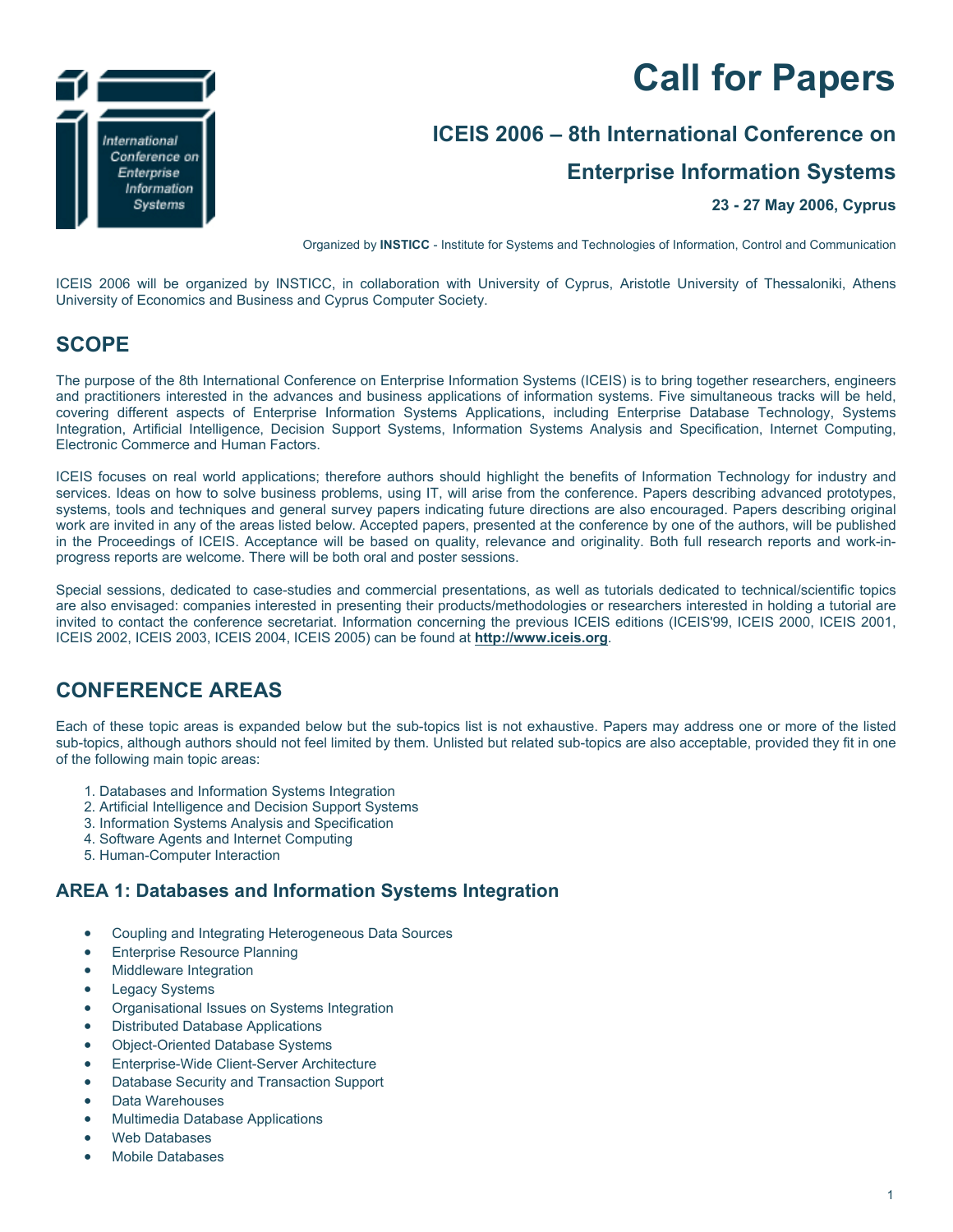- Software Engineering
- Software Measurement

#### **AREA 2: Artificial Intelligence and Decision Support Systems**

- **Intelligent Agents**
- Industrial Applications of Artificial Intelligence
- **Strategic Decision Support Systems**
- Group Decision Support Systems
- Applications of Expert Systems
- Advanced Applications of Fuzzy Logic
- Advanced Applications of Neural Network
- Natural Language Interfaces to Intelligent Systems
- **Bayesian Networks**
- Evolutionary Programming
- Coordination in Multi-Agent Systems
- Intelligent Social Agents and Distributed Artificial Intelligence Applications
- Intelligent Tutoring Systems
- **Datamining**
- Case-Based Reasoning Systems
- Knowledge-based Systems Engineering
- Knowledge Management

#### **AREA 3: Information Systems Analysis and Specification**

- Systems Engineering Methodologies
- Information Engineering Methodologies
- Organisational Semiotics
- Semiotics in Computing
- Requirements Analysis
- Ontology Engineering
- Modelling Formalisms, Languages, and Notations (e.g. UML, ER variants)
- CASE Tools for System Development
- Modelling of Distributed Systems
- Modelling Concepts and Information Integration Tools
- Business Processes Re-engineering
- Security, Freedom and Privacy

#### **AREA 4: Software Agents and Internet Computing**

- B2B and B2C Applications
- Process Design and Organisational Issues in e-Commerce
- E-Procurement and Web-based supply chain management
- Market-spaces: market portals, hubs, auctions
- E-Learning and e-Teaching
- Intranet and Extranet Business Applications
- Agents for Internet Computing
- Web Information Agents
- Case studies on Electronic Commerce
- Public sector applications of e-Commerce
- Interactive and Multimedia Web Applications
- Network Implementation Choices
- Object Orientation in Internet and Distributed Computing
- Internet and Collaborative Computing
- Semantic Web Technologies
- Wireless and Mobile Computing
- Agent-Oriented Programming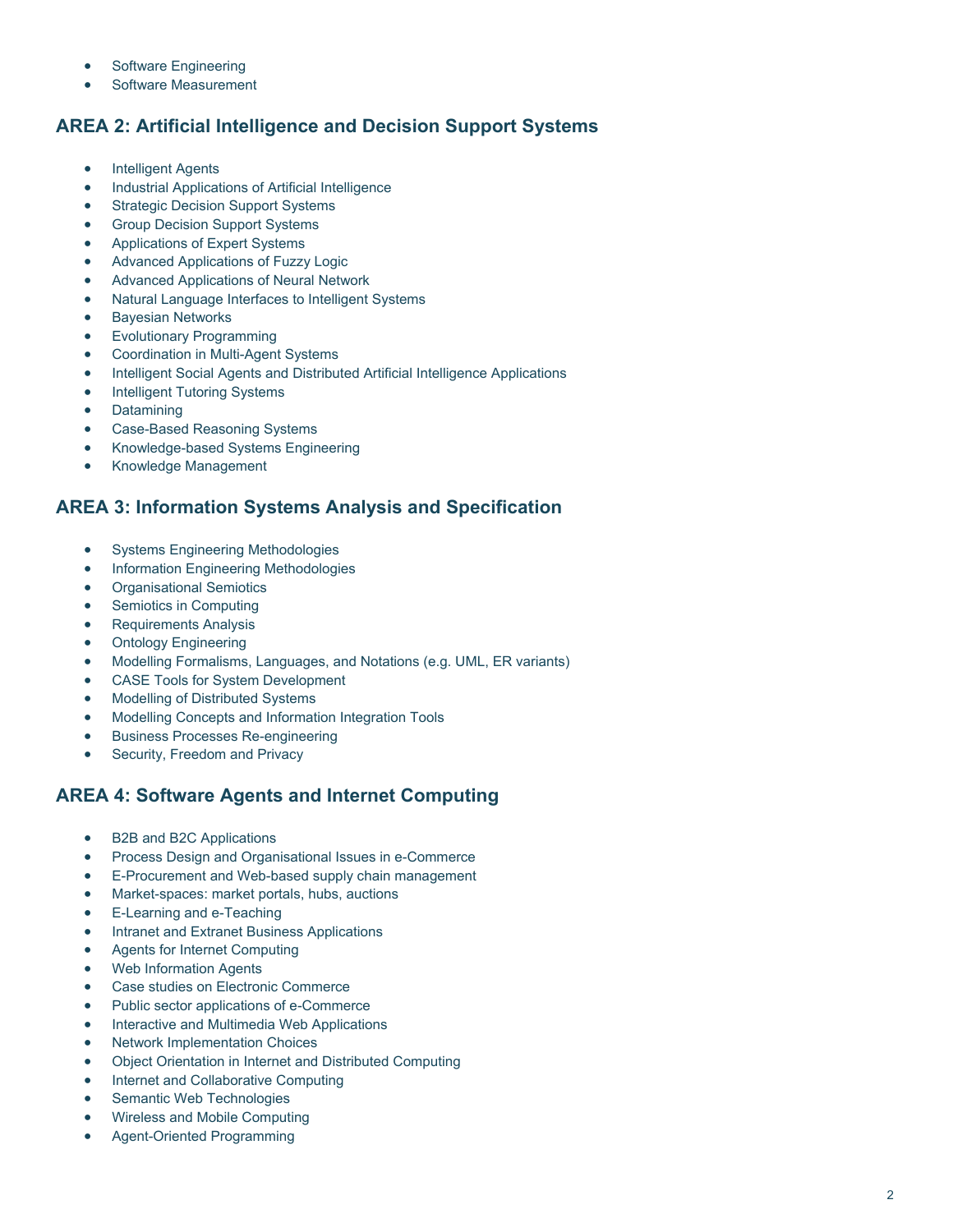## **AREA 5: Human-Computer Interaction**

- HCI on Enterprise Information Systems
- Functional and non-functional Requirements
- Internet HCI: Web Interfaces and Usability
- Design Methodology and Cognitive Factors in Design
- Multimedia Systems
- Machine perception: vision, speech, other
- Virtual Reality and Augmented Reality
- Intelligent User Interfaces
- User Needs
- Human Factors
- Accessibility to Disabled Users
- Geographical Information Systems
- E-Learning
- Computer Art

# **SUBMISSION OF PAPERS**

Authors should submit a paper in English up to 5.000 words, using the paper format indicated below. The program committee will review all papers and the contact author of each paper will be notified of the result, by email. Each paper should clearly indicate the nature of its technical/scientific contribution, and the problems, domains or environments to which it is applicable. Authors must also indicate the conference track to which the paper is submitted. The paper must be carefully checked for correct grammar and spelling.

Authors should use the ICEIS web-based submission facility available at the conference web site, to enter the contact information of all paper authors plus the file containing the paper. The facility will automatically send a submission acknowledgement, by email, to the author indicated as "contact author.

A "blind" paper evaluation method will be used. To facilitate that, the authors are kindly requested to produce and provide the full paper, WITHOUT any reference to the authors. The manuscript must contain, in its first page, the paper title, an abstract and a list of keywords but NO NAMES OR CONTACT DETAILS WHATSOEVER are to be included in any part of this file.

If the author is unable to use the web-based procedure then he/she can send the paper by email to the **secretariat** attaching a second file containing: the title, author(s), affiliation(s), contact details, a list of keywords and an abstract.

The camera-ready format should be strictly used for all submitted papers. Please check and carefully follow the **instructions and templates provided**.

Due to space limitations in the Proceedings, the camera-ready version will be limited to 8 (eight) pages for full papers, 6 (six) for short papers (progress reports) and 4 (four) for poster presentations. If absolutely needed, it will be allowed to increase the total number of pages, by 4 extra pages. However, for each excess page the author will have to pay an additional fee.

# **IMPORTANT DEADLINES**

Full Paper Submission: 18 October, 2005 Author Notification: 20th December 2005 Final Camera-Ready Submission and Registration: 24th January 2006

# **SECRETARIAT**

**ICEIS 2006 Secretariat** E-mail: **secretariat@iceis.org** Web:**http://www.iceis.org/**

# **VENUE**

Will be available soon.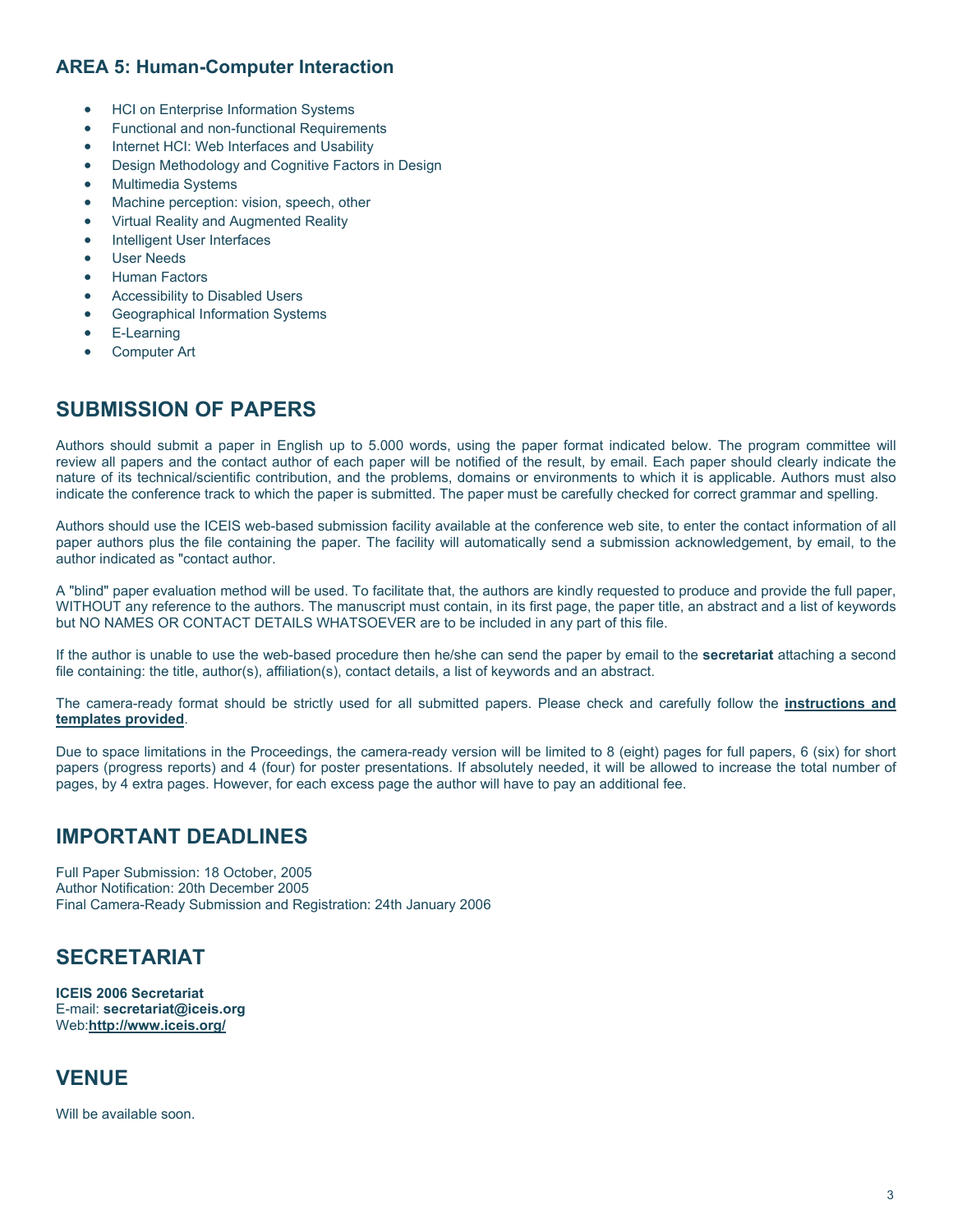# **CONFERENCE CO-CHAIRS**

**Yannis Manolopoulos**, Aristotle University of Thessaloniki, Greece **Joaquim Filipe**, INSTICC/EST-Setúbal, Portugal

## **PROGRAM CO-CHAIRS**

**Panos Constantopoulos**, Athens University of Economics and Business, Greece **José Cordeiro**, INSTICC/EST-Setúbal, Portugal

## **GENERAL WORKSHOPS CHAIRS**

**Slimane Hammoudi**, École Supérieure d' Electronique de l' Ouest, France **Olivier Camp**, École Supérieure d' Electronique de l' Ouest, France

#### **SENIOR PROGRAM COMMITTEE**

**Luís Amaral**, University of Minho, Portugal **Senén Barro**, University of Santiago de Compostela, Spain **Jean Bézivin**, ATLAS Group (INRIA & IRIN), University of Nantes, France **Enrique Bonsón**, University of Huelva, Spain **João Alvaro Carvalho**, University of Minho, Portugal **Albert Cheng**, University of Houston, United States of America **Jan Dietz**, Delft University of Technology, The Netherlands **Schahram Dustdar**, Technical University of Vienna, Austria **António Figueiredo**, University of Coimbra, Portugal **Ulrich Frank**, ICB - University of Essen, Germany **Göran Goldkuhl**, Linköping University, Sweden **Nuno Guimarães**, University of Lisbon, Portugal **Jean-Paul Haton**, Université Henri-Poincaré, Nancy 1, France **Maurizio Lenzerini**, University of Rome La Sapienza, Italy **Michel Leonard**, University of Geneva, Switzerland **Kecheng Liu**, The University of Reading, United Kingdom **Pericles Loucopoulos**, The University of Manchester, United Kingdom **Yannis Manolopoulos**, Aristotle University, Greece **José Legatheaux Martins**, Faculty of Sciences and Technology, New University of Lisbon, Portugal **Masao Johannes Matsumoto**, Kyushu Sangyo University, Japan **Luís Moniz Pereira**, Universidade Nova de Lisboa, Portugal **James Odell**, James Odell Associates, United States of America **George Papadopoulos**, University of Cyprus, Cyprus **Marcin Paprzycki**, OSU, United States of America **Klaus Pohl**, University of Duisburg-Essen, Germany **Matthias Rauterberg**, Technical University Eindhoven, The Netherlands **Colette Rolland**, University of PARIS-1, France **Abdel-Badeeh Salem**, Ain Shams University, Egypt **Bernadette Sharp**, Staffordshire University, United Kingdom **Alexander Smirnov**, St.Petersburg Institute for Informatics and Automation of Russian Academy of Sciences - SPIIRAS, Russia **Ronald Stamper**, Staffordshire University (United Kingdom) and University of Twente (The Netherlands) **Miguel Toro**, University of Seville, Spain **François Vernadat**, European Commission, Luxembourg **Frank Wang**, Cambridge-Cranfield High Performance Computing Facilities, United Kingdom **Merrill Warkentin**, Mississippi State University, United States of America **Hans Weigand**, Tilburg University, The Netherlands

(list not yet complete)

# **REGULAR PROGRAM COMMITTEE**

**Patrick Albers**, ESEO, France **Salah Al-Sharhan**, Gulf University for Science and Technology, Kuwait **Pedro Antunes**, DI/FCUL, Portugal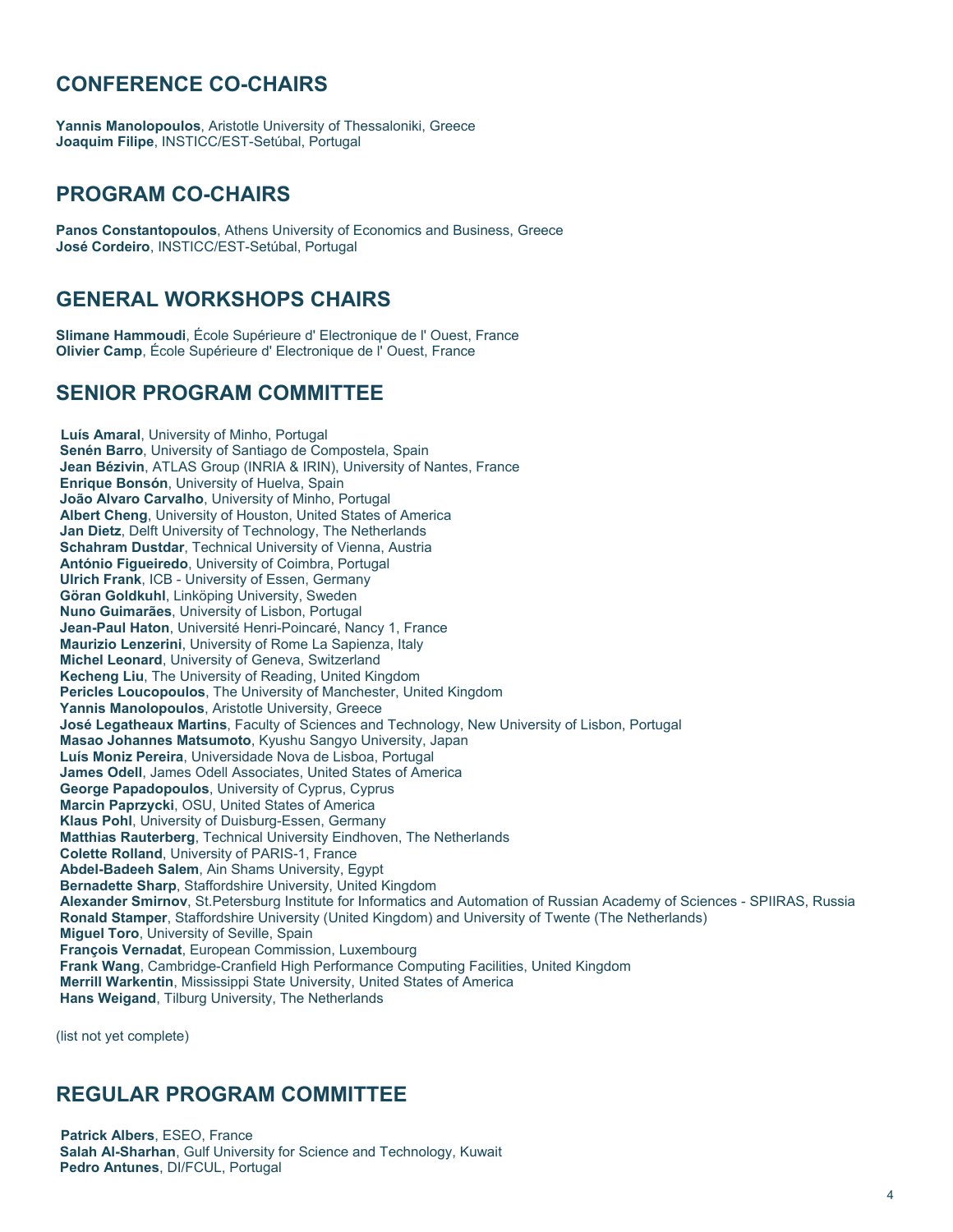**Juan Carlos Augusto**, University of Ulster at Jordanstown, United Kingdom **Bart Baesens**, School of Management, University of Southampton, United Kingdom **Cecilia Baranauskas**, UNICAMP - Universidade Estadual de Campinas, Brazil **Remi Bastide**, LIIHS - IRIT, France **Peter Bertok**, RMIT University, Australia **Oliver Bittel**, FH Konstanz - University of Applied Sciences, Germany **Luis Borges Gouveia**, University Fernando Pessoa, Portugal **Danielle Boulanger**, University of Lyon, France **Jean-Louis Boulanger**, University of Technologie of Compiegne, France **Miguel Calejo**, Declarativa, Portugal **Coral Calero**, University of Castilla-La Mancha, Spain **Luis M. Camarinha-Matos**, New University of Lisbon / Uninova, Portugal **Jorge Cardoso**, University of Madeira, Portugal **Jose Jesus Castro-Schez**, Universidad de Castilla-La Mancha, Spain **Luca Cernuzzi**, Universidad Católica , Paraguay **Maria Filomena Cerqueira de Castro Lopes**, Universidade Portucalense Infante D. Henrique, Portugal **Laurent Chapelier**, Banque Générale du Luxembourg, France **William Cheng-Chung Chu**, TungHai University, Taiwan **Chrisment Claude**, IRIT/SIG, France **Francesco Colace**, Università degli Studi di Salerno, Italy **Cesar Collazos**, Universidad del Cauca- FIET - Depto Sistemas, Colombia **Sharon Cox**, University of Central England, United Kingdom **Mohamed Dahchour**, Institut National des Postes et Télécommunications (INPT), Morocco **Sergio de Cesare**, Brunel University, United Kingdom **Andrea De Lucia**, Università di Salerno, Italy **Nuno de Magalhães Ribeiro**, Centro de Estudos e Recursos Multimediáticos (CEREM), UFP, Portugal **David Emery**, Staffordshire University, United Kingdom **Eduardo Fernández-Medina**, University of Castilla-La Mancha, Spain **Paulo Ferreira**, INESC-ID/IST - Tecnhical University of Lisbon, Portugal **Filomena Ferrucci**, University of Salerno, Italy **Andre Flory**, INSA de Lyon, France **Donal Flynn**, UMIST, United Kingdom **Ana Fred**, IST - Technical University of Lisbon, Portugal **Lixin Fu**, University of Carolina, Greensboro, United States of America **Juan Garbajosa**, Technical University of Madrid, Spain **Marcela Genero**, University of Castilla-La Mancha, Spain **Raúl Giráldez**, University of Seville, Spain **Robert Goodwin**, Flinders University of South Australia, Australia **Silvia Gordillo**, LIFIA-UNLP, Argentina **Feliz Gouveia**, University Fernando Pessoa / CEREM, Portugal **Rune Gustavsson**, Blekinge Institute of Technology, Sweden **Sissel Guttormsen Schär**, Swiss Federal Institute of Technology, Switzerland **Francisco Herrera**, University of Granada, Spain **Erik Hollnagel**, University of Linköping, Sweden **Jun Hong**, Queen's University Belfast, United Kingdom **Jiankun Hu**, Computer Science Dept., RMIT University, Australia **Kaiyin Huang**, K H Group BV, The Netherlands **Hamid Jahankhani**, University of East London, United Kingdom **Arturo Jaime**, Universidad del Pais Vasco, Spain **Luis Joyanes**, Universidad Pontificia de Salamanca, Spain **Nikos Karacapilidis**, University of Patras, Greece **Dimitris Karagiannis** , University of Vienna, Austria **Stamatis Karnouskos**, Fraunhofer FOKUS, Germany **Hiroyuki Kawano**, Nanzan University, Japan **Nicolas Kemper Valverde**, Universidad Nacional Autónoma de México, Mexico **A. Rahman Khan**, INTEL Corporation, United States of America **John Krogstie**, IDI, NTNU and SINTEF, Norway **Stan Kurkovsky**, Central Connecticut State University, United States of America **Chul-Hwan Lee**, University of Pittsburgh, United States of America **Carlos León de Mora**, University of Sevilla, Spain **Hareton Leung**, Hong Kong Polytechnic University, China **John Lim**, National University of Singapore , Singapore **Hong Ling**, School of Management, Fudan University, China **Matti Linna**, University of Vaasa, Finland **Jan Ljungberg**, Gothenburg University, Sweden **Stephane Loiseau**, LERIA, France **João Correia Lopes**, University of Porto, Portugal **Jianguo Lu**, Univserity of Windsor, Canada **Christopher Lueg**, University of Tasmania, Australia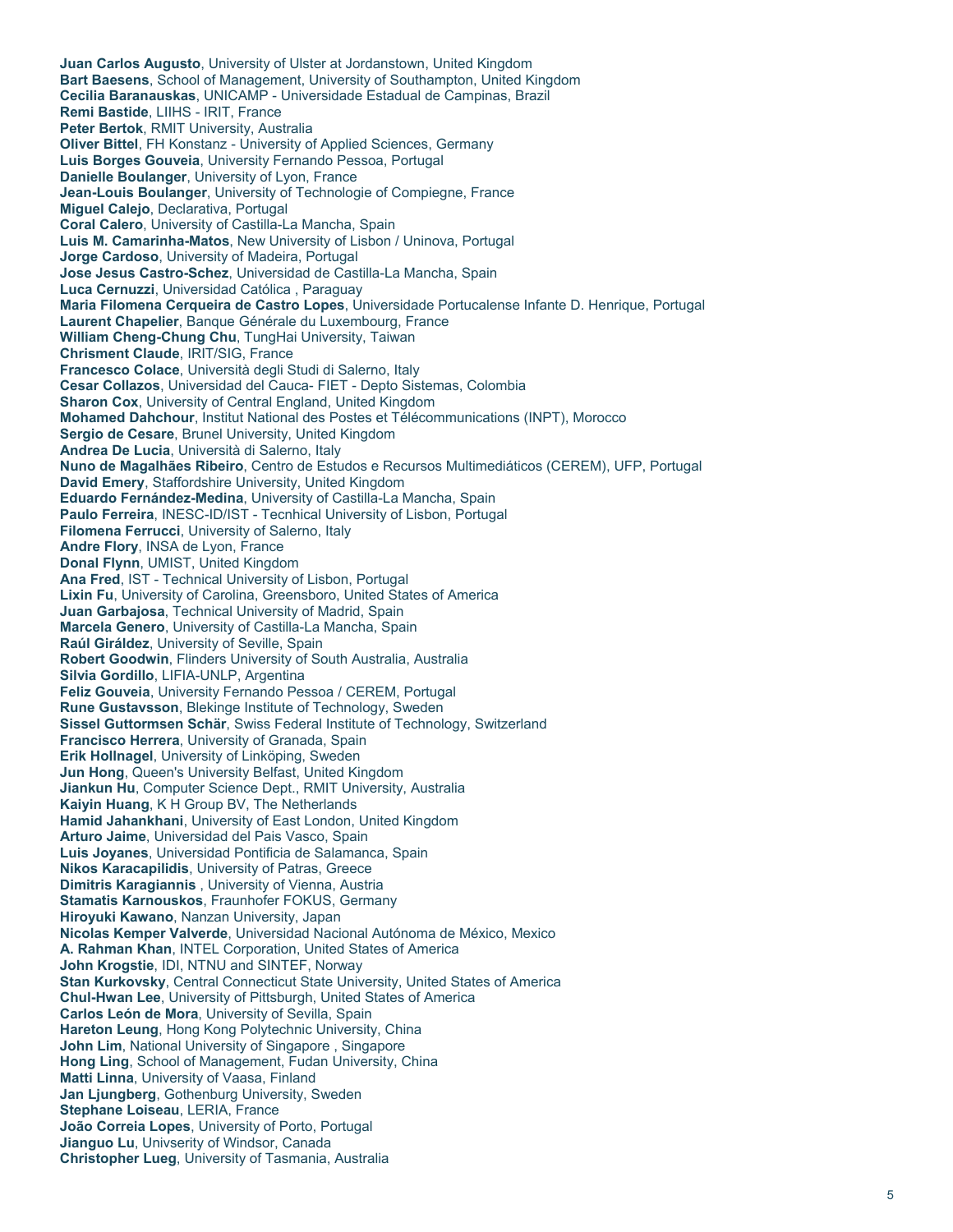**Edmundo Madeira**, UNICAMP - University of Campinas, Brazil **Laurent Magnin**, University of Montreal, Canada **Sam Makki**, University of Toledo, United States of America **Mirko Malekovic**, FOI - Zagreb University, Croatia **Nuno Mamede**, L2F INESC-ID Lisboa / IST, Portugal **Esperanza Marcos**, Universidad Rey Juan Carlos, Spain **Farhi Marir**, London Metropolitan University , United Kingdom **Herve Martin**, LSR-IMAG, France **Johannes Mayer**, University of Ulm, Germany **Andreas Meier**, University of Fribourg, Switzerland **Emilia Mendes**, The University of Auckland, New Zealand **Engelbert Mephu Nguifo**, Université d'Artois - IUT de Lens, CRIL-CNRS, France **Ghodrat Moghadampour**, University of Vaasa, Finland **Paula Morais**, Universidade Portucalense, Portugal **Fernando Moreira**, Universidade Portucalense, Portugal **Ana Neves**, knowman - Consultadoria em Gestao, Lda, Portugal **Peter Oriogun**, London Metropolitan University, United Kingdom **José R. Paramá**, University of A Coruña, Spain **Maria Carmen Penadés Gramaje**, Technical University of Valencia, Spain **Gabriel Pereira Lopes**, Universidade Nova de Lisboa, Portugal **Laurent Péridy**, IMA-UCO, France **Dana Petcu**, Western University of Timisoara, Romania **Steef Peters**, Vrije Universiteit Amsterdam, The Netherlands **Paolo Petta**, Medical University of Vienna; Austrian Research Institute for Artificial Intelligence, Austria **José Pires**, Escola Superior de Tecnologia e Gestão / IPB, Portugal **Jacek Plodzien**, Polish Academy of Sciences, Poland **Geert Poels**, Faculty of Economics and Business Economics, Ghent University, Belgium **Bhanu Prasad**, Florida A & M University, United States of America **Ulrich Reimer**, Business Operation Systems, Switzerland **Marinette Revenu**, ENSICAEN, France **Simon Richir**, Presence & Innovation Lab. ENSAM Laval, France **António Rito-Silva**, INESC/IST-Technical University of Lisbon, Portugal **Pilar Rodriguez**, Universidade Autónoma de Madrid, Spain **Agostinho Rosa**, IST - Technical University of Lisbon, Portugal **Gustavo Rossi**, LIFIA-UNLP, Argentina **Narcyz Roztocki**, State University of New York (SUNY) at New Paltz, United States of America **Francisco Ruiz**, Universidad de Castilla-La Mancha, Spain **Manuel Santos**, Universidade do Minho, Portugal **Daniel Schang**, ESEO, France **Arno Scharl**, Vienna University of Economics, Austria **Jianhua Shao**, Cardiff University, United Kingdom **Timothy K. Shih**, Tamkang University , Taiwan **Charles A. Shoniregun**, University of East London, United Kingdom **Alberto Silva**, INESC/IST - Technical University of Lisbon, Portugal **Maria João Silva Costa Ferreira**, Universidade Portucalense, Portugal **Janice Sipior**, Villanova University, United States of America **Hala Skaf-Molli**, INRIA Lorraine - University Henri Ponicaré, France **Chantal Soule-Dupuy**, University of Toulouse 1 - IRIT, France **Chris Stary**, University of Linz, Austria **Vijayan Sugumaran**, Oakland University, United States of America **Lily Sun**, The University of Reading, United Kingdom **David Taniar**, Monash University, Australia **Sotirios Terzis**, University of Strathclyde, United Kingdom **Philippe Thiran**, University of Namur, Belgium **Claudine Toffolon**, Université du Littoral - Côte d'Opale, France **Robert Tolksdorf**, Freie Universität Berlin, Germany **Ambrosio Toval**, University of Murcia, Spain **Gulden Uchyigit**, Imperial College, United Kingdom **Antonio Vallecillo**, Universidad de Málaga, Spain **Christine Verdier**, INSA of Lyon, France **HO Tuong Vinh**, Institut de la Francophonie pour l'Informatique (IFI), Viet Nam **Aurora Vizcaino**, Escuela Superior de Informática, Spain **Hans Weghorn**, University of Cooperative Education, Stuttgart, Germany **Gerhard Weiss**, Technische Universitaet Muenchen, Germany **Graham Winstanley**, University of Brighton, United Kingdom **Wita Wojtkowski**, Boise State University, United States of America **Robert Wrembel**, Poznan University of Technology, Poland **Baowen Xu**, Southeast University, China **Haiping Xu**, University of Massachusetts Dartmouth, United States of America